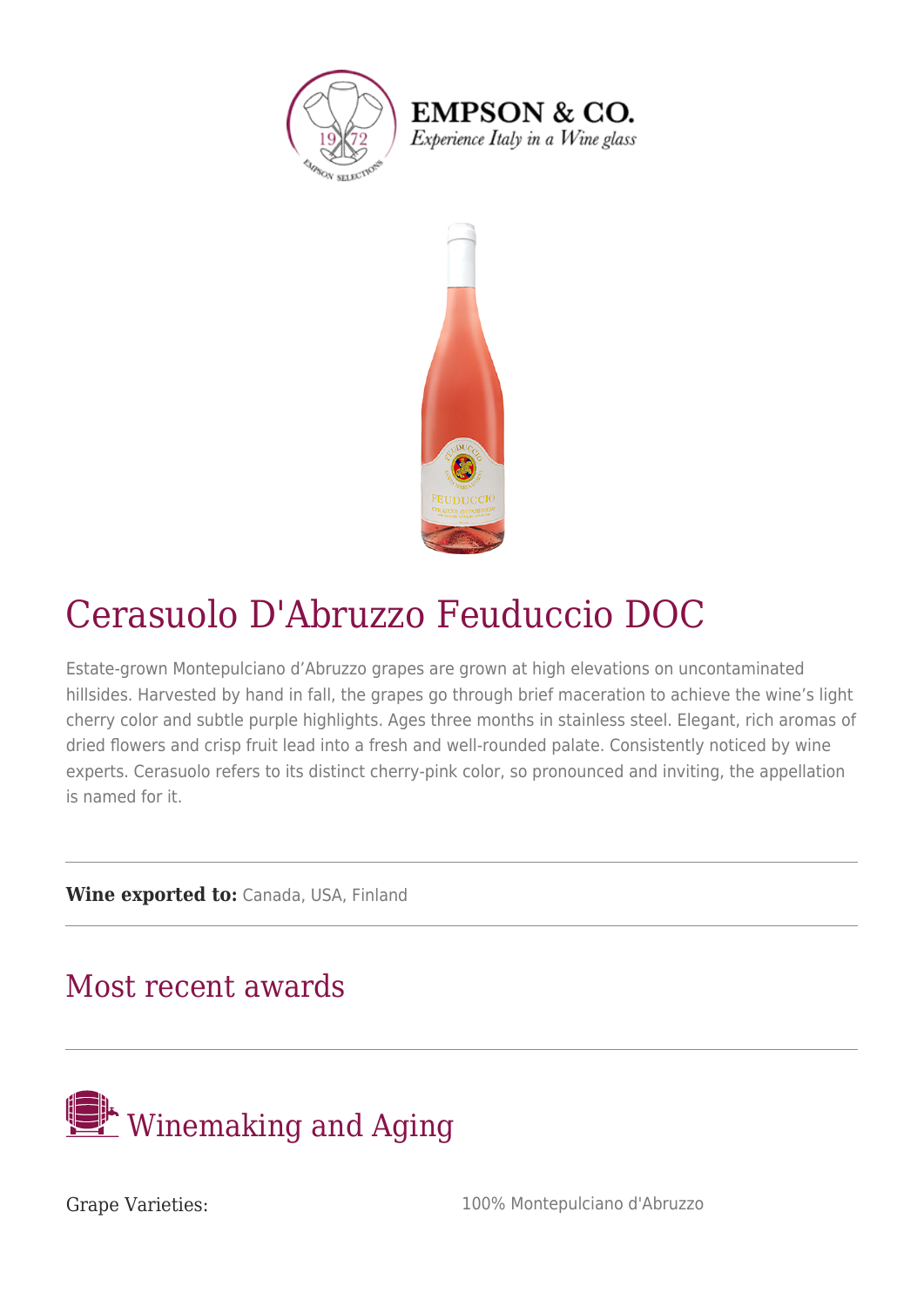| Fermentation container:           | Stainless steel         |
|-----------------------------------|-------------------------|
| Length of alcoholic fermentation: | $10 - 15$ days          |
| Type of yeast:                    | Selected yeast          |
| Fermentation temperature:         | 13-18 °C (55.4-64.4 °F) |
| Maceration technique:             | Short skin maceration   |
| Length of maceration:             | 12 hours                |
| Malolactic fermentation:          | <b>No</b>               |
| Fining agent:                     | Bentonite               |
| Aging containers:                 | Stainless steel         |
| Bottling period:                  | January                 |
| Aging before bottling:            | 3 months                |
| Aging in bottle:                  | 2 months                |
| Closure:                          | Diam cork               |

## 19 Vineyard

| Organic:           | Sustainable Farming                     |
|--------------------|-----------------------------------------|
| Vineyard location: | Orsogna, Abruzzo                        |
| Soil composition:  | Calcareous clay                         |
| Vine training:     | Guyot                                   |
| Altitude:          | 432 meters (1,417 feet) above sea level |
| Vine density:      | 3,600 vines per hectare                 |
| Yield:             | 1.25-1.5 ton/acre                       |
| Exposure:          | Northern/northwestern                   |